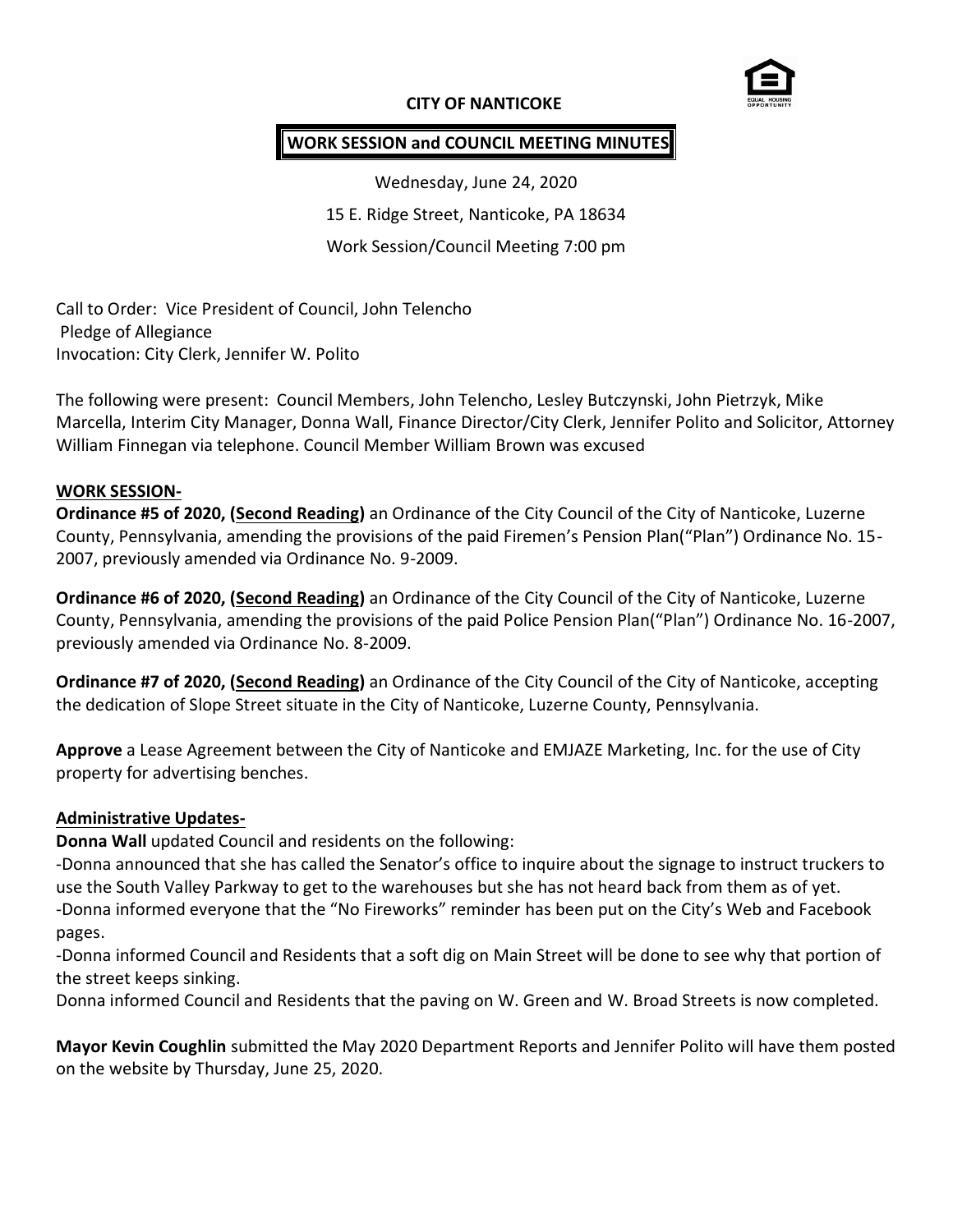**A Motion** was made by Councilmember Pietrzyk, seconded by Councilmember Marcella to adjourn the work session. Motion carried unanimously.

# **REGULAR MEETING** Comments from the Public agenda items only.

Hank Marks asked for an explanation of the ordinances # 5 & 6 and Donna Wall explained the ordinances amended the previous Military Buyback options for the Fire and Police Departments.

## **Old Business**

None

## **New Business**

**A Motion** to approve the June 10, 2020 minutes was made by Councilmember Butczynski, seconded Councilmember Marcella.

Motion carried unanimously.

A Motion to approve the payment of the bills in the amount of \$198,635.40 (Payrolls \$98,522.08 and Payables \$92,113.32) was made by Councilmember Marcella, seconded by Councilmember Pietrzyk. Motion carried unanimously.

**A Motion** to approve **Ordinance # 5 of 2020, (Second Reading)** an Ordinance of the City Council of the City of Nanticoke, Luzerne County, Pennsylvania, amending the provisions of the paid Firemen's Pension Plan("Plan") Ordinance No. 15-2007, previously amended via Ordinance No. 9-2009 was made by Councilmember Pietrzyk, seconded Councilmember Butczynski.

Motion carried unanimously.

**A Motion** to approve **Ordinance #6 of 2020, (Second Reading)** an Ordinance of the City Council of the City of Nanticoke, Luzerne County, Pennsylvania, amending the provisions of the paid Police Pension Plan("Plan") Ordinance No. 16-2007, previously amended via Ordinance No. 8-2009 was made by Councilmember Butczynski, seconded Councilmember Marcella.

Motion carried unanimously.

**A Motion** to approve **Ordinance #7 of 2020, (Second Reading)** an Ordinance of the City Council of the City of Nanticoke, accepting the dedication of Slope Street situate in the City of Nanticoke, Luzerne County, Pennsylvania was made by Councilmember Marcella, seconded Councilmember Pietrzyk. Motion carried unanimously.

**A Motion to approve** a Lease Agreement between the City of Nanticoke and EMJAZE Marketing, Inc. for the use of City property for advertising benches was made by Councilmember Butczynski, seconded Councilmember Pietrzyk.

Motion carried unanimously.

## **COMMENTS FROM THE PUBLIC –**

**Mr. Ron Knapp** asked about what the City is doing with money received from the COVID-19 Cares Act and will the residents see a spreadsheet on how the funds are used for COVID-19 expenses. Donna Wall replied that we are an entitlement and we are getting \$300,000.00 from the Cares Act. This money can not be used to reimburse the City for cleaning supplies and services. Donna stated that the COG reimbursed us 100% for these types of expenses already and the Cares Act money must have a public hearing before deciding how the City is going o use the funds based on the DCED guidelines. Donna stated a public hearing date will be announced within a week on the City's Web and Facebook pages. Mr. Knapp asked if a spreadsheet will be kept to show what the funds are used for. Jennifer stated she has a spreadsheet showing what expenses were submitted for reimbursement from the COG and she stated the City put in for \$10,510.09 which was